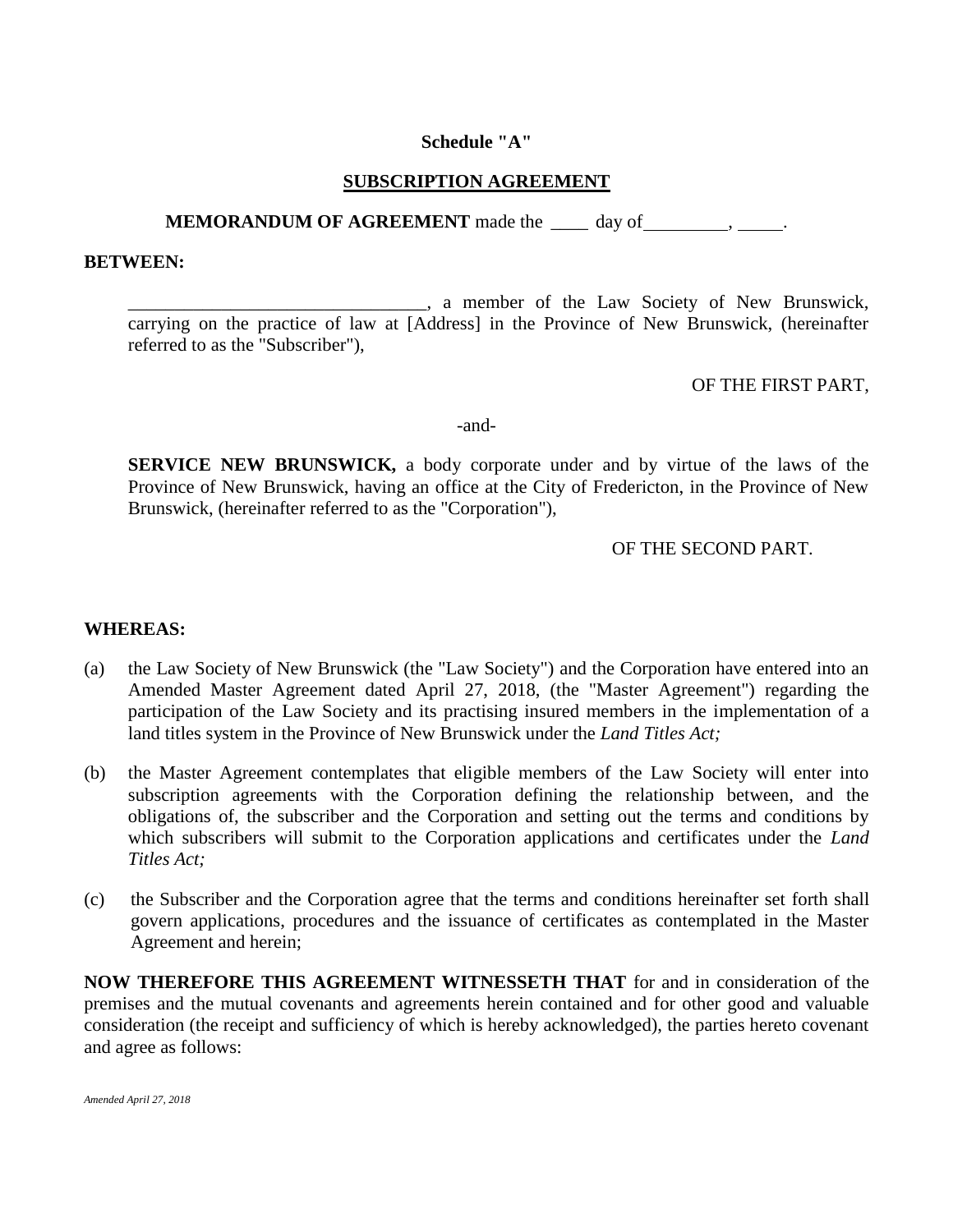#### **1. Interpretation**

- 1.1 In this Agreement
	- (a) "Act" means the *Land Titles Act,* c.L-1.1 of the Revised Statutes of New Brunswick, as amended;
	- (b) "Agreement" means this Agreement and any agreement that is supplementary to or in amendment or confirmation of this Agreement;
	- (c) "Apparent PID" means the PID which an eligible member believes identifies the parcel of land affected by an instrument or application;
	- (d) "Certificate of Legal Effect" means a statement to be provided by a subscriber with the registration of every instrument under the Act certifying the effect of the instrument on the existing Certificate of Registered Ownership;
	- (e) "Certificate of Title" means a certificate of title issued under paragraph  $11(2)(b)$  of the Act;
	- (f) "Digital Property Map" means the graphical depiction of parcels of land as compiled by the Corporation on a continuing basis according to the New Brunswick Property Mapping Standards, contained in chapter 6 of the New Brunswick Land & Water Information Standards;
	- (g) "eligibility" means the status of an eligible member,
	- (h) "eligible member" means a practising member
		- (i) who is not suspended,
		- (ii) who has not been disbarred,
		- (iii) who is not in arrears respecting the payment of money to the Law Society,
		- (iv) who has paid the requisite fee for mandatory liability insurance coverage under section 83 of the *General Rules under the Law Society Act, 1996,* and
		- (v) whose practice has not been made subject to any restriction or condition imposed by the Law Society or one of its committees under Part 10 (Discipline and Competence) of the *Law Society Act, 1996* that precludes the member from practising property law;
	- (i) " member" means a member of the Law Society;
	- (j) "Parcel Attribute Database" means a database containing parcel location information, interest holder names, instrument information and other related data for a PID;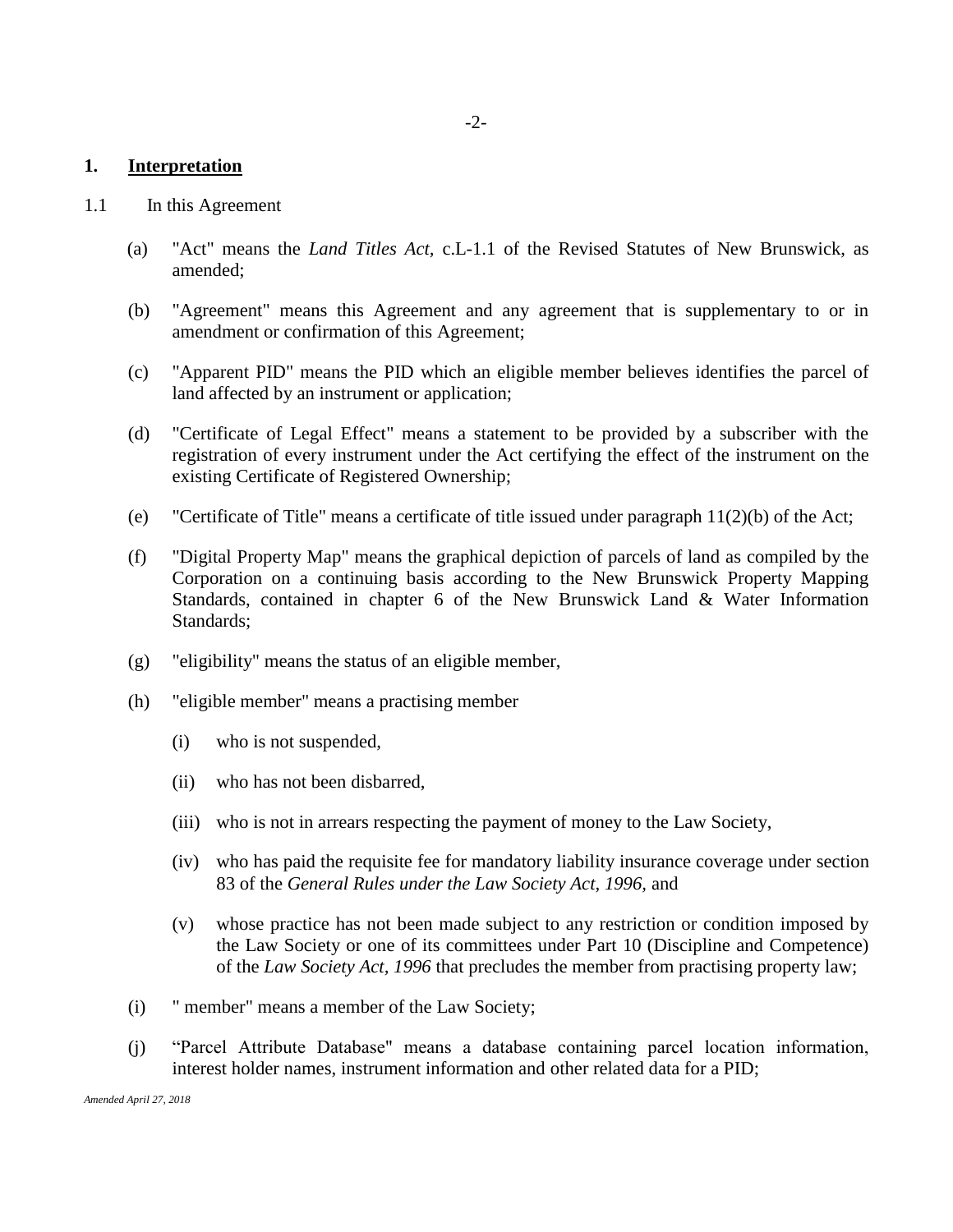- (k) "PID" means a parcel identifier which identifies a parcel of land on a Digital Property Map or in the Parcel Attribute Database;
- (1) "property law" means the law relating to real property;
- (m) "Standards" means the standards, rules and practices and policies established and published by the Law Society and from time to time in force that are applicable to the practice of property law by members;
- (n) "Statement of Appropriateness" means a statement on an application under subsection 10.1(2) of the Act by a Subscriber to associate a description of a parcel of land with its parcel identifier, indicating that the Subscriber has examined the current Digital Property Map for the parcel and is satisfied that the Digital Property Map appears to depict appropriately the description of the parcel of land in the application;
- (o) "Subscriber" means an eligible member who has entered into a Subscription Agreement;
- (p) "Subscription Agreement" means an agreement between a Subscriber and the Corporation substantially similar to this Agreement; and
- (q) "Web-based" means electronically communicated via the Internet.

1.2 Headings are inserted in this Agreement solely for the convenience of the parties and are not intended to be used as an aid in the interpretation of this Agreement.

1.3 All amounts or sums of money referred to in this Agreement are stated in Canadian dollars.

1.4 Where the context requires, words in the singular include the plural, and words in the plural include the singular, and words importing the masculine gender include the feminine and neuter genders.

#### **2. Representations of the Subscriber**

- 2.1 The Subscriber covenants, warrants and represents to the Corporation that the Subscriber:
	- (a) is an eligible member and that he or she will maintain his or her eligibility;
	- (b) is familiar with and that he or she will comply with the Standards; and
	- (c) will maintain excess professional liability insurance in an amount sufficient to meet the amount of any claims that the Corporation can make against the Subscriber, up to the maximum specified in paragraph 3.1(b) of the Master Agreement.
- 2.2 The Subscriber acknowledges that failure to comply with the terms and conditions of this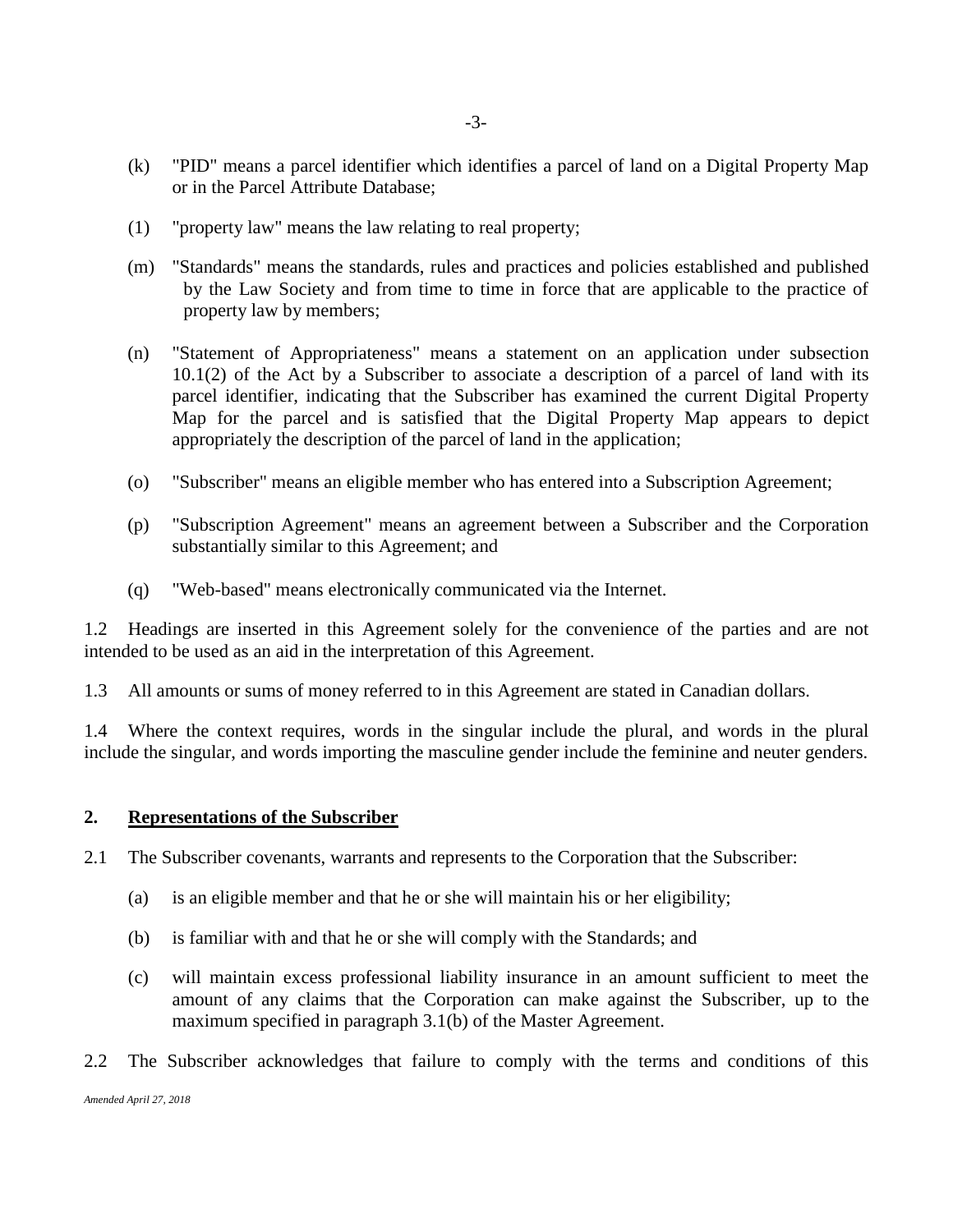Agreement and the Rules and Guidelines for Adjudication contemplated under clause 4.1 of the Master Agreement, may

- (a) disentitle the Subscriber to some or all of the protection and benefits of the Master Agreement, including but not limited to the acceptance by the Corporation of Certificates of Legal Effect and the right to submit Web-based documentation such as Applications for PID Approval under section 10.2 of the Act, and Applications for First Registration under subsection 11(1) of the Act; and
- (b) form the basis of a complaint by the Corporation against the Subscriber to the Registrar of Complaints under section 41 of the *Law Society Act 1996.*

## **3. Web-based Documentation**

3.1 Applications for PID Approval under subsection 10.1(2) of the Act and Applications for First Registration under subsection 11(1) of the Act shall be submitted by the Subscriber as Web-based documentation.

3.2 Web-based documentation submitted by a Subscriber shall contain a declaration that the Subscriber has obtained all affidavits and other documents required under the Act, the *Registry Act* or the Regulations thereunder. Said declaration shall be conclusive and shall have the same force and effect as if made under the *Evidence Act,* R.S.N.B. 1973, c. E-11.

3.3 The parties hereto agree that PKI (encrypted signatures) or similar technology may be used by the Corporation as part of Web-based documentation.

## **4. Parcel Descriptions and Parcel Identifiers**

4.1 By submitting an Application for PID Approval in respect of a parcel of land under subsection 10.1(2) of the Act, the Subscriber certifies:

- (a) that the description of the parcel meets the prescribed standards for descriptions under the Act; and
- (b) that a transfer of the entirety of the parcel would not contravene the *Community Planning Act.*

4.2 If the Subscriber cannot certify in accordance with paragraph 4.1(a) or (b), the Subscriber shall not submit an Application for PID Approval under subsection 10.1(2) of the Act until such time as any deficiencies have been resolved.

4.3 Subject to clause 4.4, a Statement of Appropriateness shall form part of the Web-based submission for each application by a Subscriber under subsection 10.1(2) of the Act and shall be worded as follows: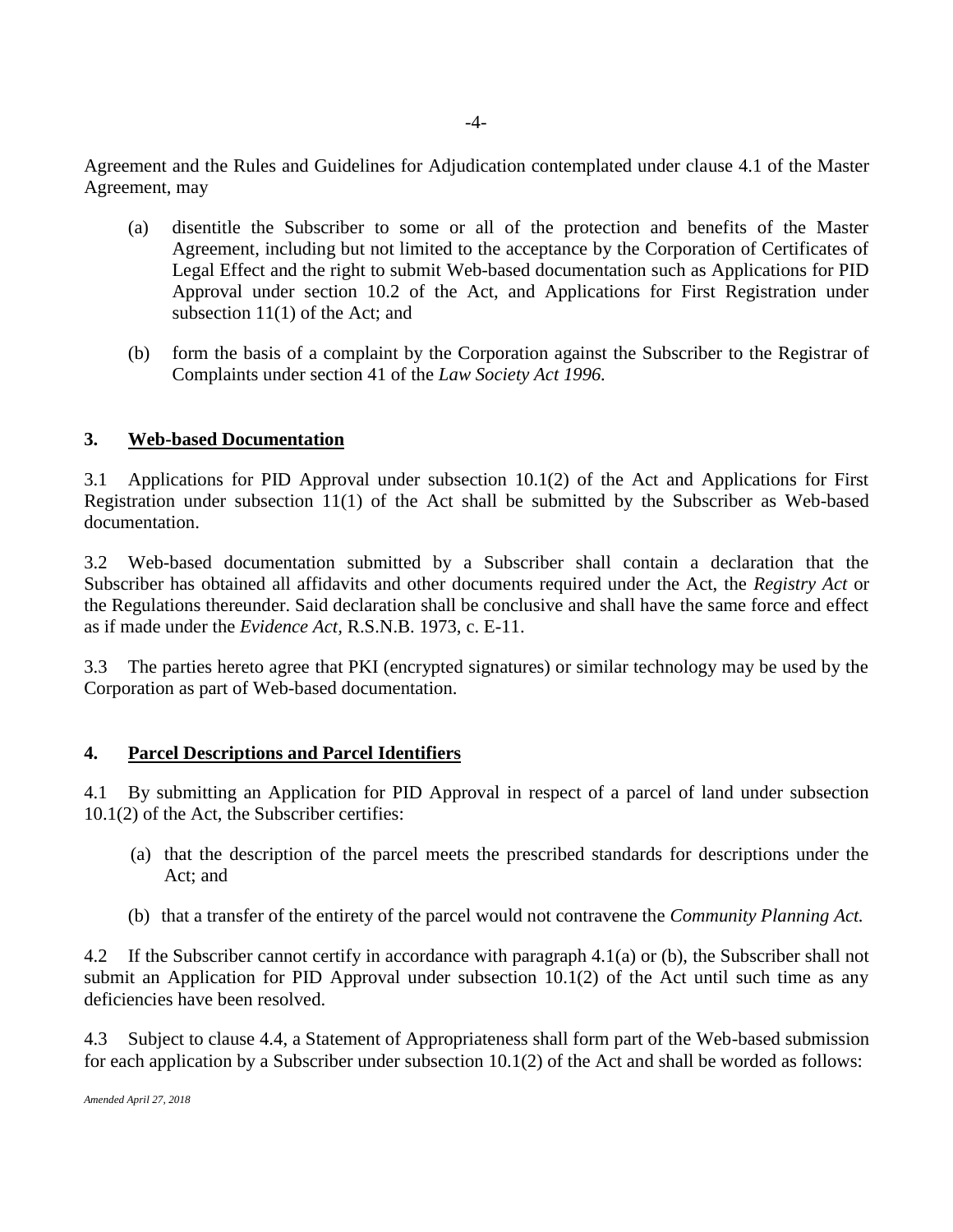"I have examined the current Digital Property Map for the parcel associated with this application and I am satisfied that the Digital Property Map appears to depict appropriately the description of the parcel of land in the application."

4.4 A Statement of Appropriateness is not required for an Application for PID Approval with respect to a condominium parcel or an air space parcel.

# **5. Certificate of Legal Effect**

5.1 Each instrument or a set of instruments affecting the same PID presented for registration under the Act by the Subscriber shall be accompanied by a Certificate of Legal Effect certifying the legal effect of the instrument or set of instruments on the existing Certificate of Registered Ownership.

5.2 The Certificate of Legal Effect may take the form of a draft of the Certificate of Registered Ownership to be issued immediately following the registration of an instrument or set of instruments.

5.3 The new Certificate of Registered Ownership resulting from the registration of an instrument or set of instruments shall be based on the Certificate of Legal Effect submitted by the Subscriber.

5.4 Notwithstanding clause 5.3, the Registrar General may issue a Stop Order under section 36 of the Act.

## **6. Proof of Execution for Registration Purposes**

6.1 The parties to this Agreement recognize the historical value of the role of the Notary Public in proving execution of documents to be registered in the Registry Office, and the parties acknowledge:

- (a) the necessity of maintaining the integrity of the registry systems;
- (b) the expanding role of the Notary Public in the registration process, including, inter alia, attesting to the appropriateness of property descriptions, proving due execution of instruments in compliance with prescribed naming conventions, and certifying the legal effect of instruments to be registered and archiving registered instruments; and
- (c) the benefit to the public of legal advice being provided at the time of execution.

Therefore, notwithstanding subsection 55(2) of the Act allowing proof of execution by an individual to be made by an Affidavit of Execution or a Certificate of Execution, the Subscriber, when preparing and when proving instruments intended for registration, shall utilize a Certificate of Execution in the prescribed form rather than an Affidavit of Execution, except in occasional circumstances, the reasons for which shall be documented.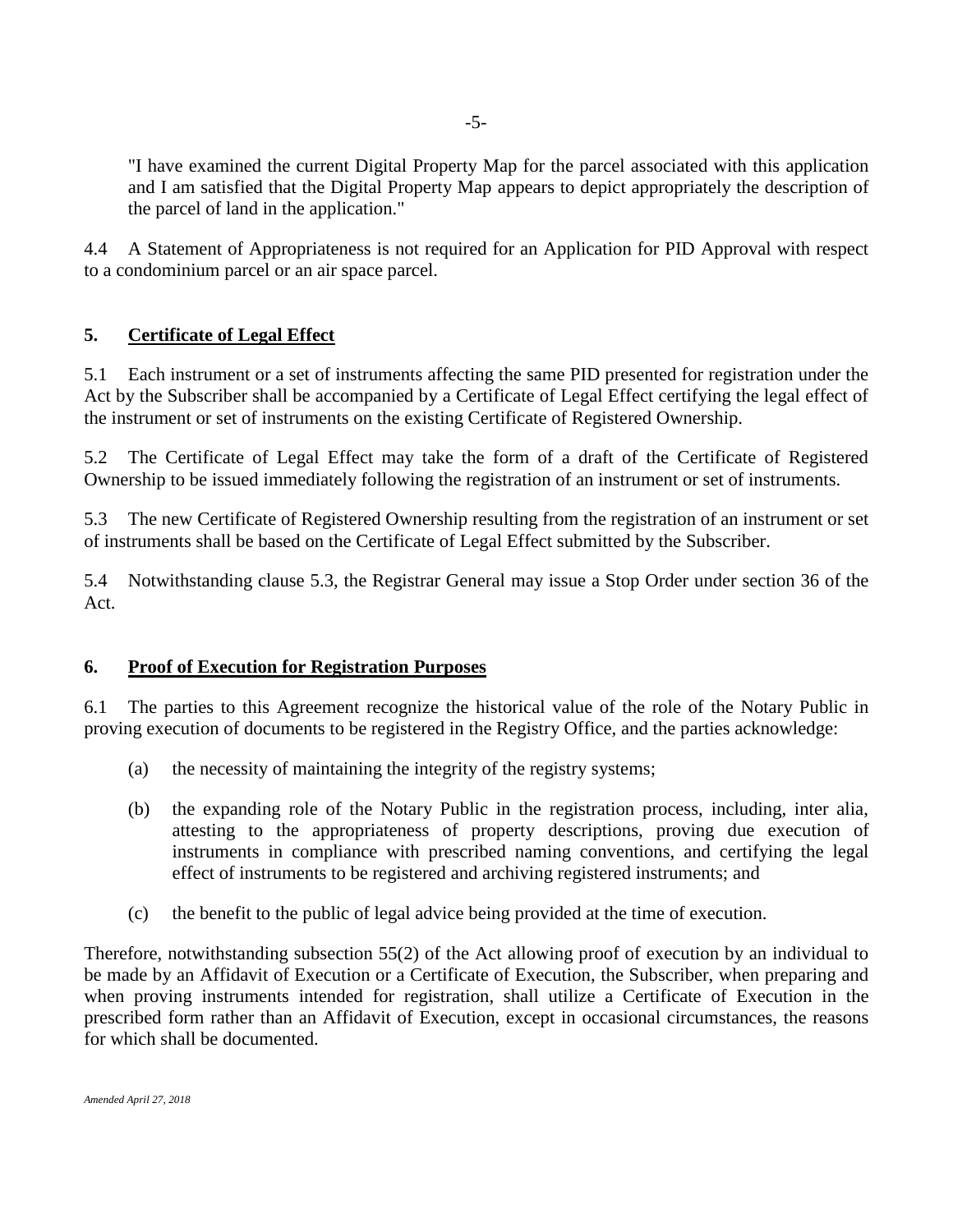6.2 The Subscriber shall not present for registration any instrument that is not accompanied by a Certificate of Execution in the prescribed form, except in occasional circumstances, the reasons for which shall be documented.

6.3 Clause 6.1 and clause 6.2 apply only to instruments identified in section 3 of the *General Regulation - Land Titles Act* as a trigger for conversion to land titles, or instruments that would have triggered a conversion if the subject land were not already registered land, and do not apply to instruments executed by a corporation or an attorney acting under a power of attorney.

## **7. Acceptance**

7.1 Subject to the terms and conditions of this Agreement and the Master Agreement, the Corporation shall accept Statements of Appropriateness, Certificates of Legal Effect and Certificates of Title issued by the Subscriber in conformity with the Act.

### **8. Procedures**

8.1 The Subscriber acknowledges that the Mechanics' Lien Index, Employees' Lien Index and the Condominium Corporations Index shall be located in the registration index.

8.2 The Subscriber shall include, either as part of the heading or the legal description, the Apparent PID of each parcel being affected by the registration of an instrument intended to be registered under the *Registry Act.*

8.3 Notwithstanding subsection 2(4) of the Act, the Subscriber agrees not to present for registration under the *Registry Act* any instrument identified in section 3 of the *General Regulation - Land Titles Act*  as a trigger for conversion to land titles.

8.4 For each transfer of a parcel to which a residential tax credit is applicable, the Subscriber shall annex a completed Application for Residential Tax Credit to the Affidavit of Value (Affidavit of Transfer).

8.5 The Subscriber confirms that the Web-based documentation submitted to and relied on by the Corporation shall be conclusive and will have the same force and effect as if made under the *Evidence Act,* R.S.N.B. 1973, c. E-11.

#### **9.** *Repealed*

#### 9.1 *Repealed*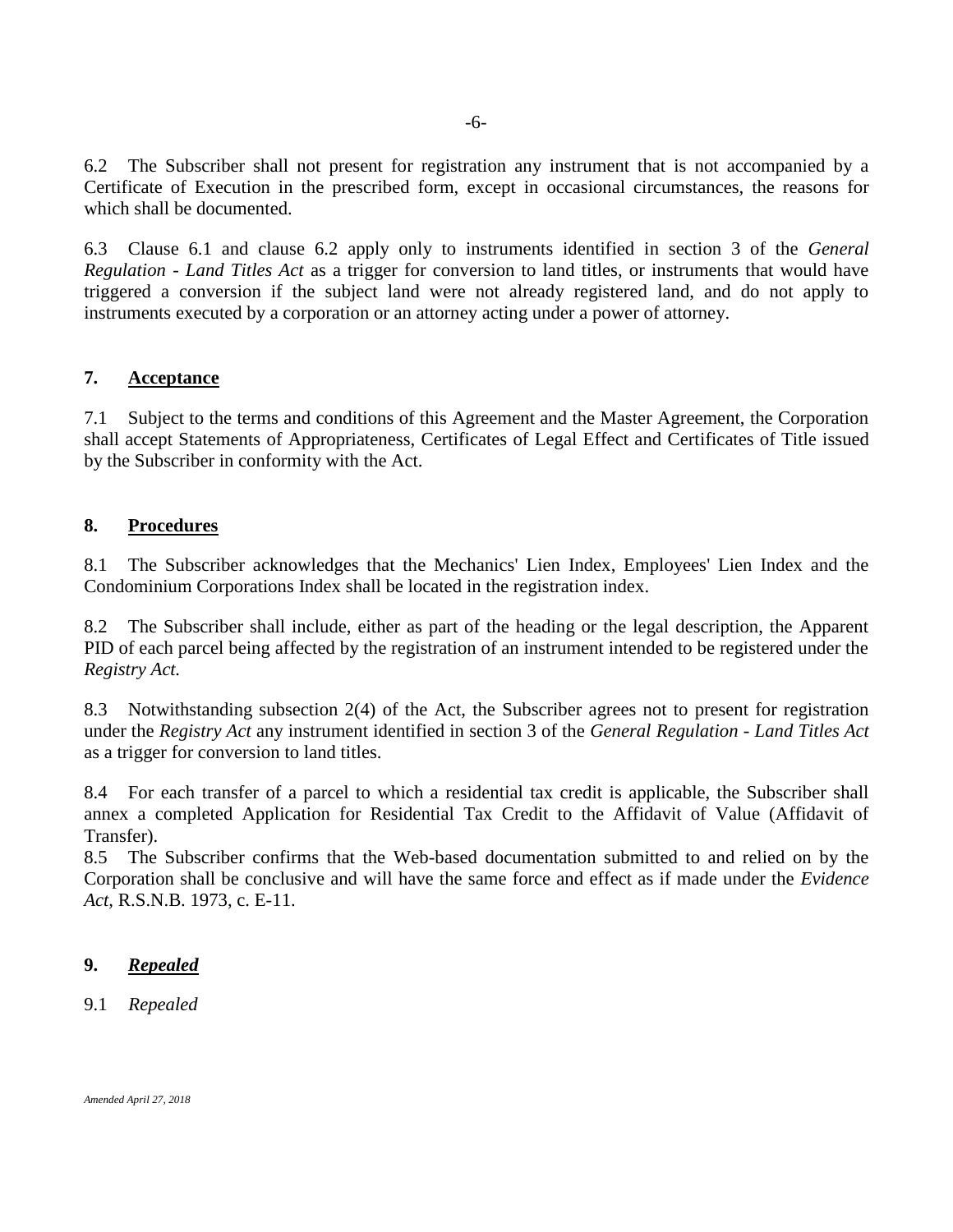## **10. Release of Member Information**

10.1 The Subscriber hereby authorizes and directs the Law Society to promptly notify the Corporation of particulars of any change in the Subscriber's eligibility.

10.2 The Subscriber hereby appoints the Corporation attorney for the Subscriber to notify the Law Society of any claim or potential claim against the Subscriber in respect of the practice of property law.

10.3 The Subscriber authorizes the Corporation to notify the Law Society that the Subscriber has entered into this Agreement and to provide the Law Society with particulars of Certificates of Title issued by the Subscriber after the signing of this Agreement.

10.4 The Subscriber authorizes the Corporation to provide, and the Corporation shall provide to the Subscriber a list of the members who have signed Subscription Agreements with the Corporation.

## **11. Limitation of Liability of Subscribers**

11.1 The Corporation acknowledges and agrees that any claim against a Subscriber arising from an Application for PID Approval under subsection 10.1(2) of the Act, an Application for First Registration under subsection 11(1) of the Act, a parcel description, a Statement of Appropriateness, or a Certificate of Legal Effect, submitted by a Subscriber, shall be limited in the same spirit and manner as set out in article 3 of the Master Agreement with respect to a Certificate of Title and shall be dealt with in the same spirit and manner as a claim against a Subscriber in respect of a Certificate of Title under clause 4.3 of the Master Agreement.

11.2 Where the eligibility of the Subscriber has terminated, only those claims made by the Corporation against the Subscriber in respect of Application for PID Approval under subsection 10.1(2) of the Act, an Application for First Registration under subsection 11(1) of the Act, a parcel description, a Statement of Appropriateness, a Certificate of Legal Effect or a Certificate of Title that were accepted by the Corporation from the Subscriber before the Law Society had given notice to the Corporation of the termination of the Subscriber's eligibility are governed by this Agreement.

## **12. Arbitration**

12.1 Either party (the "Complainant's may refer any dispute as to the construction, interpretation or application of this Agreement to arbitration by giving the other party ("Respondent') hereto notice of the dispute and a brief description thereof. Each party shall name an arbitrator within twenty (20) business days of the notice of dispute being given to the Respondent. The Respondent shall respond to the notice of dispute within fifteen (15) business days of receiving it from the Complainant. The two arbitrators shall within fifteen (15) business days of the appointment of the second arbitrator appoint a third arbitrator. The arbitrators shall specify time limits by which acts are to be done in order to have the dispute dealt with expeditiously. The arbitration shall be conducted in accordance with the *Arbitration Act,* Acts of New Brunswick, 1992, c. A-10.1, as amended. Such arbitration shall be held in Fredericton and the decision by a simple majority of the panel of arbitrators shall be final and binding on the parties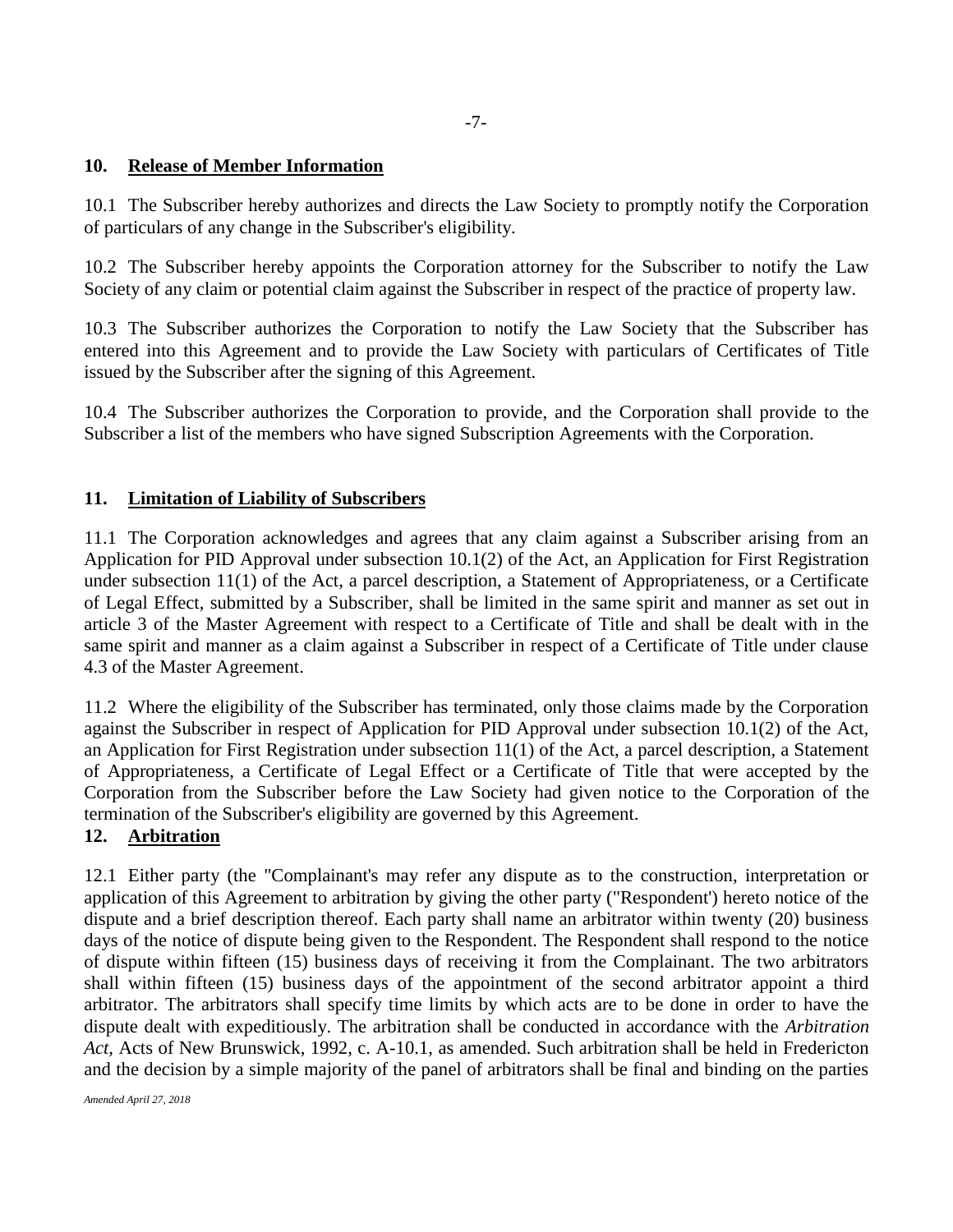and may be enforced in a court of competent jurisdiction. The arbitration shall be conducted in accordance with the Rules of Court of New Brunswick except to the extent the parties otherwise agree. The costs of arbitration shall be borne equally by the parties.

12.2 For greater certainty, the liability of the Subscriber to the Corporation in respect of a claim by the Corporation under article 11 is not a dispute contemplated for resolution by the arbitration provisions of clause 12.1.

12.3 In the event that either party fails to take any action within the time limits specified in this article or any time limits specified by the arbitrators, such party shall be deemed to be in default and the dispute may be decided in favour of the party not in default.

## **13. Changes to the Agreement**

13.1 No modification to this Agreement shall be effective unless it is in writing and

- (a) signed by the parties; or
- (b) has been proposed by the Corporation and approved by the Law Society after not less than 30 days notice has been given to the Subscriber.

# **14. Termination of Agreement**

14.1 This Agreement shall terminate immediately upon the first to occur of the following:

- (a) termination of the Master Agreement; and
- (b) termination of the Subscriber's eligibility.

14.2 Where this Agreement has terminated under paragraph 14.1(b), this Agreement shall, at the option of the Subscriber, be revived upon the Subscriber re-establishing his or her eligibility.

14.3 Notwithstanding termination of this Agreement, the limitations on liability set out in article 11 of this Agreement shall survive such termination.

## **15. Notice**

15.1 Any notice or document required or permitted to be given by this Agreement to a party hereto shall be in writing and is sufficiently given if served in the manner provided for personal service under the Rules of Court of New Brunswick or if transmitted by facsimile or electronic mail transmission, to such party addressed as follows: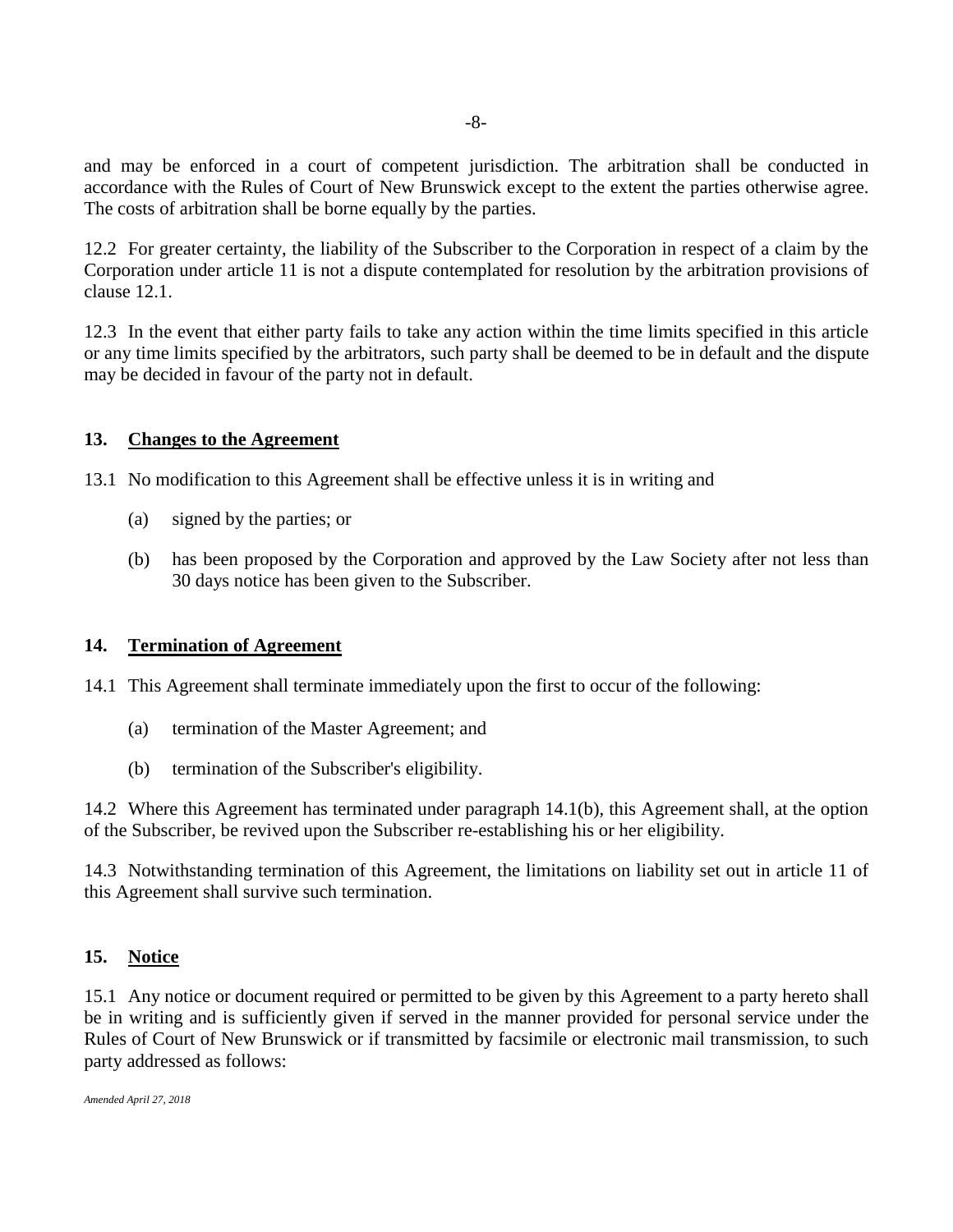in the case of the Subscriber:

Subscriber, [address] E-mail:

in the case of the Corporation to:

Service New Brunswick P.O. Box 1998 985 College Hill Road Fredericton, New Brunswick E3B 5G4, Attention: [Registrar](mailto:Registrar) General of Land Titles

and a notice so served personally shall be deemed given at the time of service and a notice sent by facsimile or electronic mail transmission shall be deemed given on the first business day after such transmission provided that a copy of the notice has been sent, within 24 hours of the transmission, by ordinary prepaid mail.

15.2 Notwithstanding the provisions of clause 15.1 permitting notice to be given by facsimile or electronic transmission, any notice to be given pursuant to clause 11.2 shall not be effective unless either personally served in accordance with clause 15.1 or recorded in the manner contemplated by clause 2.6 of the Master Agreement. In the latter case, the notice shall be deemed to be effective at the time the entry is made by the Law Society in the electronic register.

## **16. Time**

16.1 Time is of the essence of this Agreement.

#### **17. Assignment**

17.1 Neither party may assign this Agreement.

#### **18. No Agency or Partnership**

18.1 Nothing in this Agreement shall be construed to constitute one party as an agent, associate or partner of the other party.

#### **19. Governing Law**

19.1 This Agreement shall be governed by and construed in accordance with the laws of the Province of